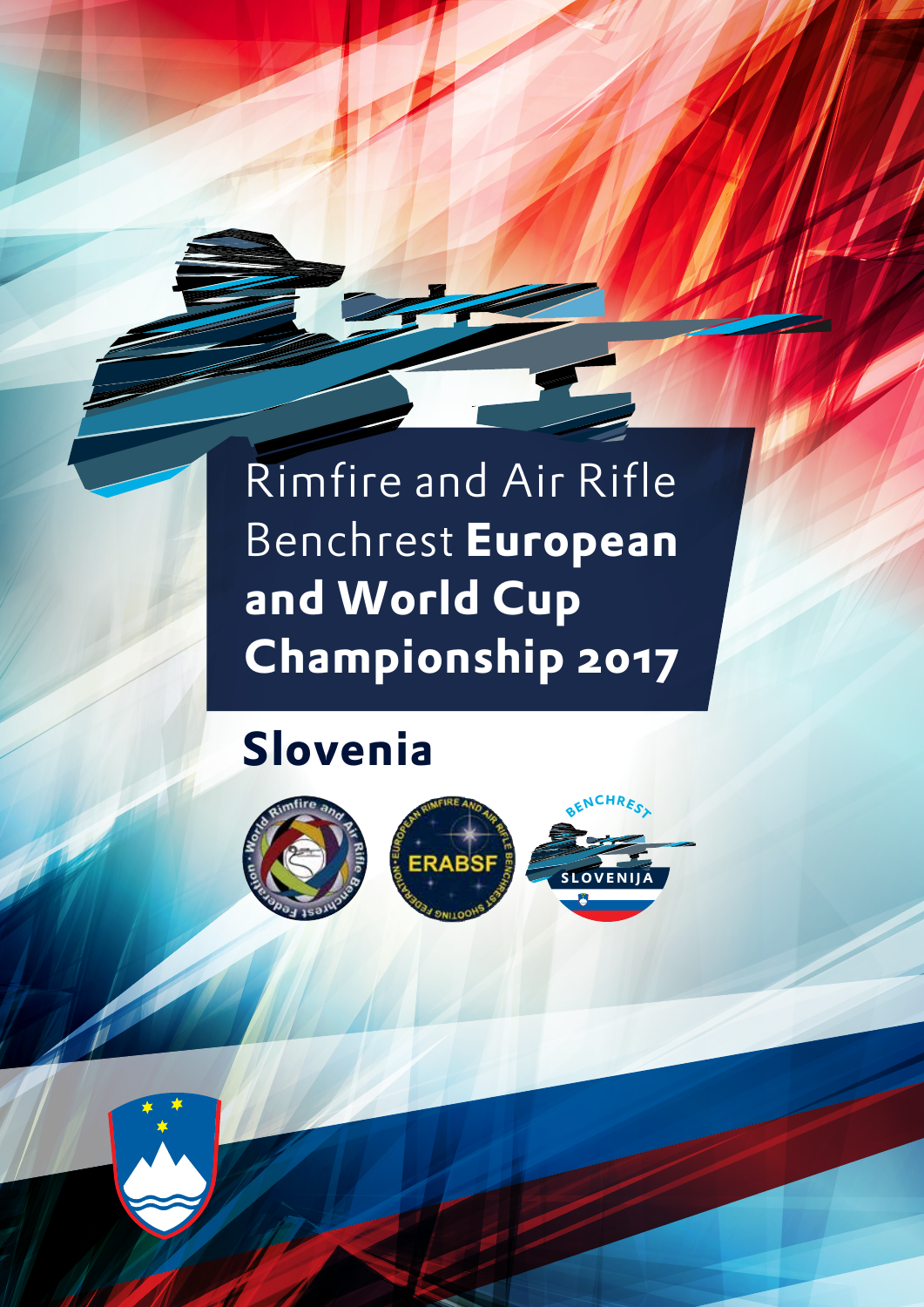European and World Cup Championship 2017



# Preliminary **Invitation**

#### **1. GENERAL**

The European Championship and World Cup 2017 will take place in **Maribor - Slovenia**, at the **Shooting Center Gaj - Pragersko** 

#### **August 2 to August 10th 2017.**

All member federations of ERABSF and WRABF are invited to participate.

All information is available on the following websites :

http://www.erabsf.org/ http://www.wrabf.com/ https://www.facebook.com/BRSlovenija/

#### **2. COMPETITION SCHEDULE**

#### **The Preliminary**

Competition Schedule is attached to this General Information. The Final Program will be distributed after the Official Entry Deadline

#### **3. RULES AND REGULATIONS**

The competition will be conducted according to the ERABSF & WRABF Rules and Regulations »WRABF and ERABSF Rulebook 2013 - 2021

## **4. PARTICIPATION**

The Official list of the events and the maximum National Team size will be announced after the 1st round of registrations is finished and spaces left are available.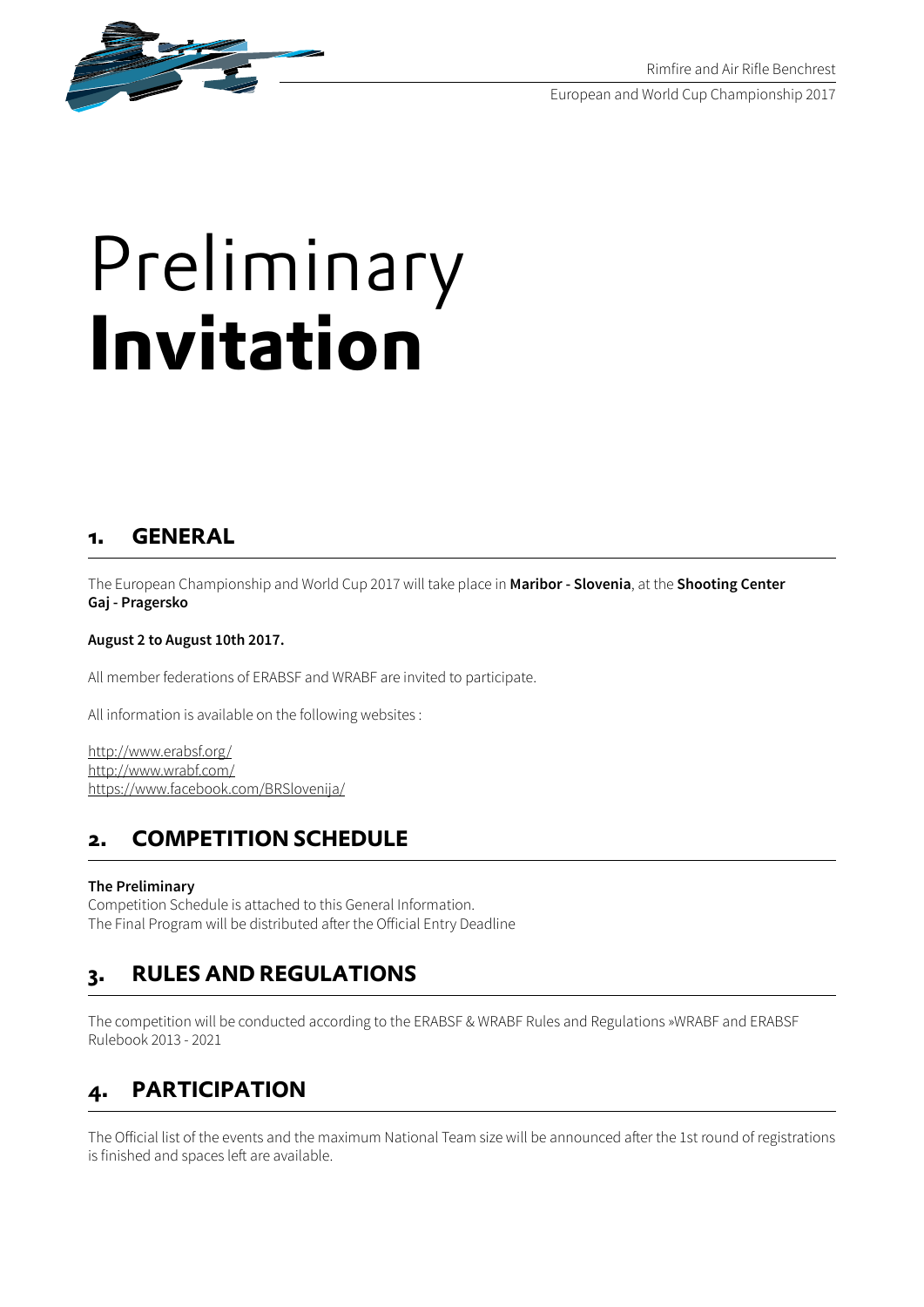

#### **5. ACCOMMODATION AND HOTEL RESERVATION**

**Maribor** and **Ptuj** are cities with many small hotels and our plan is to use hotels with 3\*, 4\* and 5\* stars 10 to 30 km distance from Shooting Center Gaj Pragersko.

Accommodation packages with shuttle service will also be offered.

Rough estimates of prices for accomodation:

| Hotel category  | Single room EUR /<br>person | Double room EUR /<br>person |  |  |  |
|-----------------|-----------------------------|-----------------------------|--|--|--|
| $5^*$           | 150 - 160                   | $90 - 100$                  |  |  |  |
| $4^*$           | $110 - 130$                 | 75 - 85                     |  |  |  |
| $\mathcal{L}^*$ | 80 - 90                     | 60 - 70                     |  |  |  |

## **6. FOOD SERVICE AT THE SHOOTING RANGE**

The shooting range has restaurant facilities offering lunch, dinner, snacks and refreshments at reasonable prices. Meal vouchers can be purchased at the Shooting Range.

#### **7. TRANSPORT**

The Organizers will on request provide the transport service between the 'official airports and the select hotels douring the European Championship and World Cup 2017 AUG 2-10th , a shuttle service from select hotels to the range and back will also be available.

#### The **official airports** are:

- **1. LJUBLJANA** Slovenija, located about 130 km from Shooting Center Gaj
- **2. GRAZ** Austria, located 80 km from Shooting Center Gaj

Fee for transportation from Official Airports to the Official hotels (and back for departure)

Participants which arrive earlier or leave after the Championships are begun/finished day will have to make their own arrangements. But help will be available.

#### **8. IMMIGRATION AND CUSTOMS REQUIREMENTS**

The Republic of Slovenia is a member of the European Union and Schengen agreement. Persons possessing a valid passport can enter Slovenia trough the Ljubljana international airport or other border without any problem. Some non members of the European Union, may require entry visas. Those must be obtained from the nearest Slovenian consular departments abroad. Detailed information regarding visas and formalities for entry into Slovenia can be found in the website of the Ministry of Foreign Affairs of the Republic of Slovenia, www.gov.si/mzz/en/ .

The Organizer can on demand, supply invitation letters to all those who require a visa to enter Slovenia. Please, do not hesitate to contact the Organizer for any help or other necessary documentation.

All participants (except those who holding an European firearms pass) will be requested upon arrival at Ljubljana airport or other border, to present to customs the completed firearm declaration form in triplicate (3. copies) in order to obtain a temporary individual gun permit. One copy must be sent to the Organizing Committee together with the final entry forms. European firearms pass holders must present the pass at custom upon arrival, The gun permits or the European firearms pass must be represented to customs at the time of departure before check in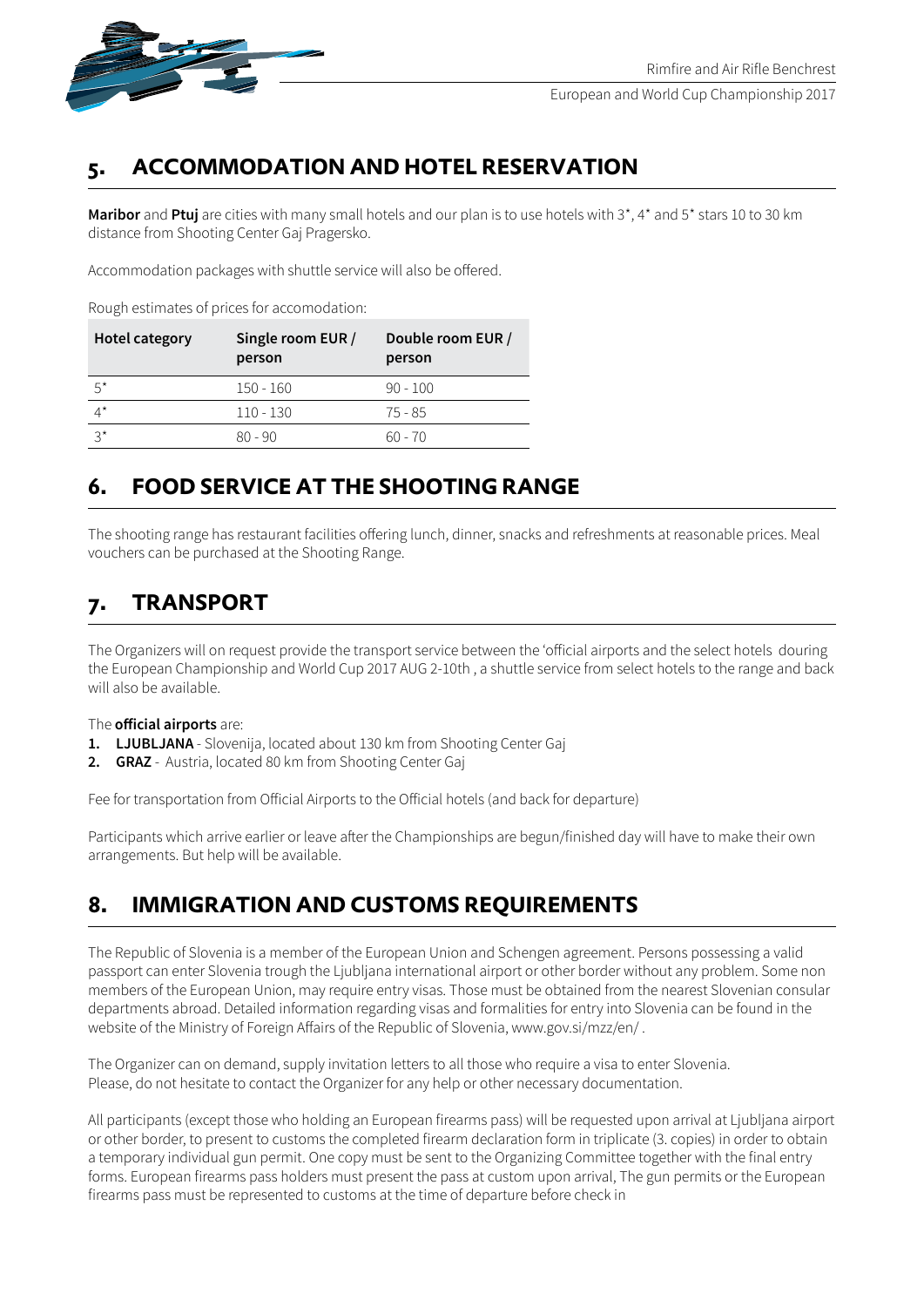

European and World Cup Championship 2017

#### **9. THE RANGE**

25m AIR and 50 m RIMFIRE BR will take place at the Shooting Center Gaj.

Address: Travniška 25, 2331 Pragersko, Slovenia;

Coordinates: 46°6'59.99'' N, 14°48'60.00'' E

The shooting range also offers

- 25 m Range: 8 groups of 5 targets
- 50 m Range: 70 firing points
- 50 m Running Target Range: 2 firing points
- Finals Range
- Trap, Double Trap: 5 combined ranges
- Skeet: 5 ranges

Participants interested in trying out other shootig activities on the range will be able to do so when the range is not taken by the competition or in case of Trap & Skeet any time . Tickets can be bought on site and rental guns are available.

#### **10. STORAGE OF FIREARMS AND AMMUNITION**

Storage of firearms, ammunition and equipment will be available at the Shooting Range. Pending sponsor agreements Ammunition purchases migth be made from vendors at the range .

All information about the brands and the prices of ammunitionwill be available on time.

#### **11. EQUIPMENT CONTROL**

The equipment control will be open daily during the training and competition time. The equipment control will be conducted according to the ERABSF/WRABF Rules and Regulations using approved instruments

#### **12. CEREMONIES**

The Opening Ceremony will be held on 2<sup>nd</sup> August 2017.

The prize awarding ceremonies will take place daily according to the Final Competition Scheduleat the awarding area at the Shooting Range.

We kindly ask each participating nation to bring:

- one official national flags (size: 100 x 150 cm), and
- one (1) national anthem on a CD official short version of about 40-50 seconds.

#### **13. EXHIBITIONS**

The exhibition area for firearm and equipment manufacturers will be provided at the Shooting Range